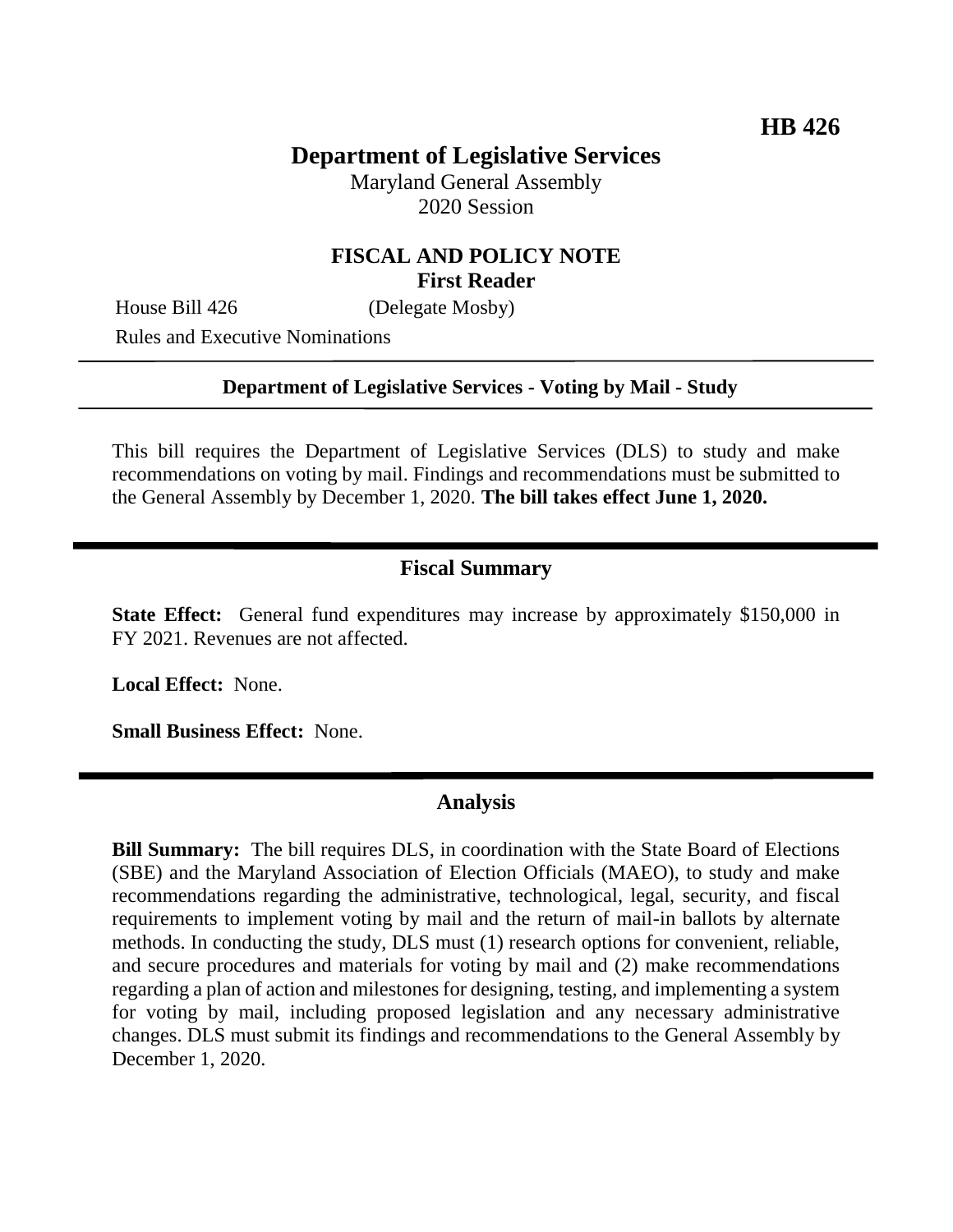**Current Law:** State law generally requires establishment and operation of polling places for elections. Maryland voters also have the option of voting at an early voting center prior to Election Day or by absentee ballot, as alternatives to voting at a polling place on Election Day. An individual must request an absentee ballot. In-person early voting at early voting centers was first implemented in 2010 and "no excuse" absentee voting (not requiring a reason that a voter cannot vote in person) was first allowed in 2006.

Chapter 677 of 2012 authorized county council special elections in Montgomery County to be conducted by mail, and Chapters 197 and 198 of 2013 expanded those provisions to apply to special elections to fill a vacancy in the office of representative in Congress, special elections to fill a vacancy in a county council, and other specified local special elections statewide. Pursuant to a constitutional amendment (Chapter 261 of 2014) adopted by the voters at the November 2014 general election, special elections for a county executive vacancy may also be conducted by mail.

In a special election conducted by mail, a vote by mail ballot is mailed to each registered voter who is eligible to vote in the special election. The completed ballot must be mailed by the voter on or before the day of the special election or returned to the local board of elections office in person by 8:00 p.m. on the day of the special election. At least one voting center is also made available, in a special election conducted by mail, for those who choose to vote in person.

**Background:** Five states – Colorado, Hawaii, Oregon, Utah, and Washington – conduct all elections by mail. Sixteen other states, including Maryland, have instituted all-mail elections to a lesser extent, such as only for certain elections.

**State Fiscal Effect:** General fund expenditures may increase by approximately \$150,000 in fiscal 2021 to hire a consultant to assist DLS with information gathering and research in order to comprehensively meet the bill's requirements. This estimate is based on a past voting system study commissioned by DLS and an expectation that the information gathering and research will require a comparable amount of resources. DLS notes that the extent to which the department will be able to coordinate with SBE and MAEO may be limited given their focus on the 2020 elections.

## **Additional Information**

**Prior Introductions:** SB 476 of 2019 received an unfavorable report from the Senate Education, Health, and Environmental Affairs Committee.

**Designated Cross File:** SB 408 (Senator Kramer, *et al.*) - Education, Health, and Environmental Affairs.

HB 426/ Page 2